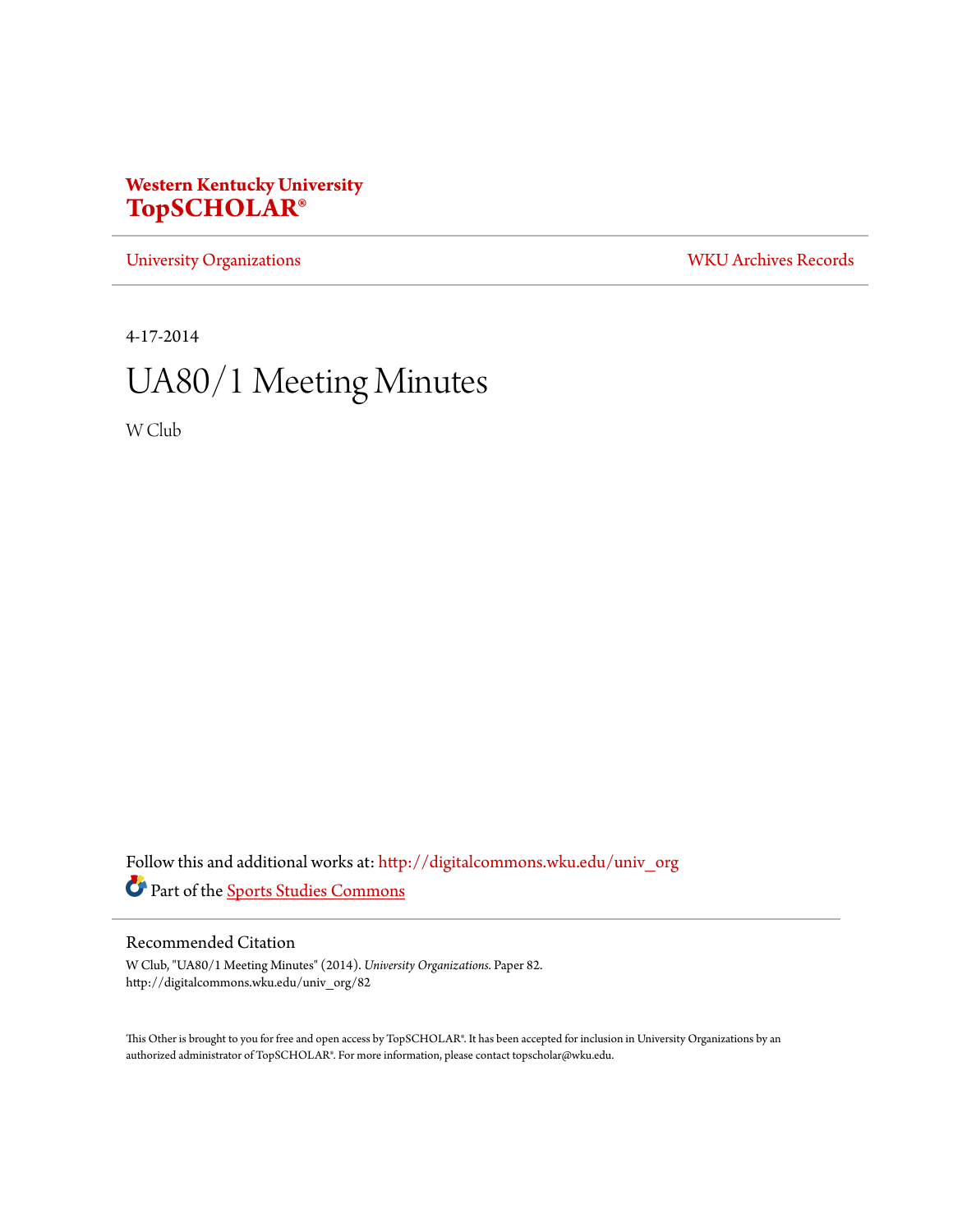#### MINUTES - W-CLUB BOARD OF DIRECTORS

#### Conference Room, Meyer Mortgage, 8:00 a.m., Thursday, April 17, 2014

In Attendance (18) — Vincel Anthony, Wayne Bush, Gary Carver, Jim Clark (ex-officio), Joe Easterling, Bill Edwards, Jerry Humble, Matt Idlett, Paul Just, Jim Meyer, Mike Montgomery, Bill Moore (presiding), Mike Newton, Bill Powell, Bobby Rascoe, Eric Sack, Chris Tinius, Katy Tinius.

Not Present (9) — Bryan Baysinger, Tom Bird, Rick Dubose (ex-officio), Butch Gilbert, Pam Herriford, Jared Holland, Mickey Riggs, Tim Slattery, Todd Stewart (ex-officio).

1. Approval of Minutes (February meeting) — Move to approve by Bush, 2nd by Meyer APPROVED

2. HAF Report (Jim Clark) — working on renewals ... football spring game (April 19) ... golf tournament tomorrow.

3. Sports Report (Pam Herriford) — not present

4. Committee Reports

• Finance Committee (Bill Edwards, Chair) — attached ... comments -- in the black; will be ordering awards; working on budget proposal for next year ... need to review handling of purchase of football tickets.

• Membership Committee (Jared Holland, Chair) — short discussion committee planning for membership drive ... asked Chris Tinius to sub for Jared Holland as chair of the committee due to Jared's challenges in trying to attend; Tinius accepted post

• Recognition Committee (Pam Herriford)  $-$  not present

• Development/Marketing Committee (Matt Idlett)  $-$  expressed need for W-Club to search out sponsorship dollars + annual push for new memberships.

• Special Projects Committee (Mike Montgomery) —

• plans for building a W-Club home in the stadium have been passed back to the architect with board suggestions.

•• the renovation project for the W-Club Room (and "patio" area) in Diddle Arena ... working with Craig Biggs on plans ...

potential donor interested ... can we include naming rights? ... Montgomery will head up fund-raising effort ... suggests an annual fund-raising event with a prominent former athlete as the speaker; luncheon or dinner; schedule away from other events (perhaps in the spring); maybe include some awards; discussion on costs and pricing ... motion to proceed with planning by Humble, 2nd by Meyer; discussion -- Idlett - move carefully and be sure to touch all bases ... Humble - key is setting up good campaign ... Moore will donate \$1,000 ... K Tinius - limit to W-Club members, or approach others? ... Sack - some members are capable of major contributions ... Newton - plenty of opportunity among members ... Just - can we tie in naming rights to recognize someone like Ted Hornback along with the donor (i.e. Houchens-Smith Stadium)?; Newton agreed ... question APPROVED

5. Old Business

• Halls of History (Just) — a number of pledges are behind in payments ... will be needing those funds ... asked about sending a note to those on that list and asking them to bring their accounts for Halls of History up-to-date APPROVED

• Kiosks Project (Just/Easterling/Idlett) — Hitcents working on fixes as per agreement early in the year ... signs that progess is being made ... discussion ... Just clarifies that project is actually a website in itself and that when it reaches working order it will be available online as well as on kiosks in Diddle Arena.

• Hospitality Rooms (Just) — more outside support for hospitality for Football & Basketball game hospitality than ever before.

6. New Business

• 2014-15 Membership Drive — see Membership Committee above ... Just and Edwards reported on a meeting with members of the Alumni Office staff regarding their concern about members' ability to claim complimentary admissions for games (discount in MB) and compliance with IRS regulations regarding charitable giving ... discussion results in request that we ask for a change in verabage on membership correspondence similar to what HAF uses and encouraging members to consult with tax advisor regarding ability to deduct membership on their returns; meanwhile W-Club will research how memberships and game admissions are handled at other institutions ... motion to approve by Humble, 2nd by Anthony APPROVED

• Stewardship Gifts (Just) — asked if Board was in favor of continuing with program? ... directed to proceed and keep budget similar to last year.

• Anthony noted that we need to make use of wealth of talent among our former athletes, vast majority of whom do not live in Bowling Green ... look into including access via conference call to enable those unable to be in attendance to participate ... a thought we need to address at some point ... Humble and Clark offered comments in support.

• K Tinius reminded all that there will be a 40th Anniversary Reunion of the 1974 NCAA Runner-up Cross Country Team and '74 National Champion Nick Rose at the home football game on Oct. 4 -- expect a bit turnout

• Bush gave the Board a report on Board members Mickey Riggs and Jimmy Feix', who are struggling with health issues.

7. Next Meeting - Annual Hall of Fame Section Meeting - 6:00 p.m., Tuesday, June 3 (as per new annual meeting schedule approved at October 2013 meeting -- 7 regular annual meetings: late July/early August ... September ... October ... November ... late January/early February ... April ... late May/early June) - Board Room (2nd Floor), Augenstein Alumni Center

Motion to Adjourn — Humble, 2nd by Edwards / Meeting Adjourned / minutes submitted by Paul Just, Secretary